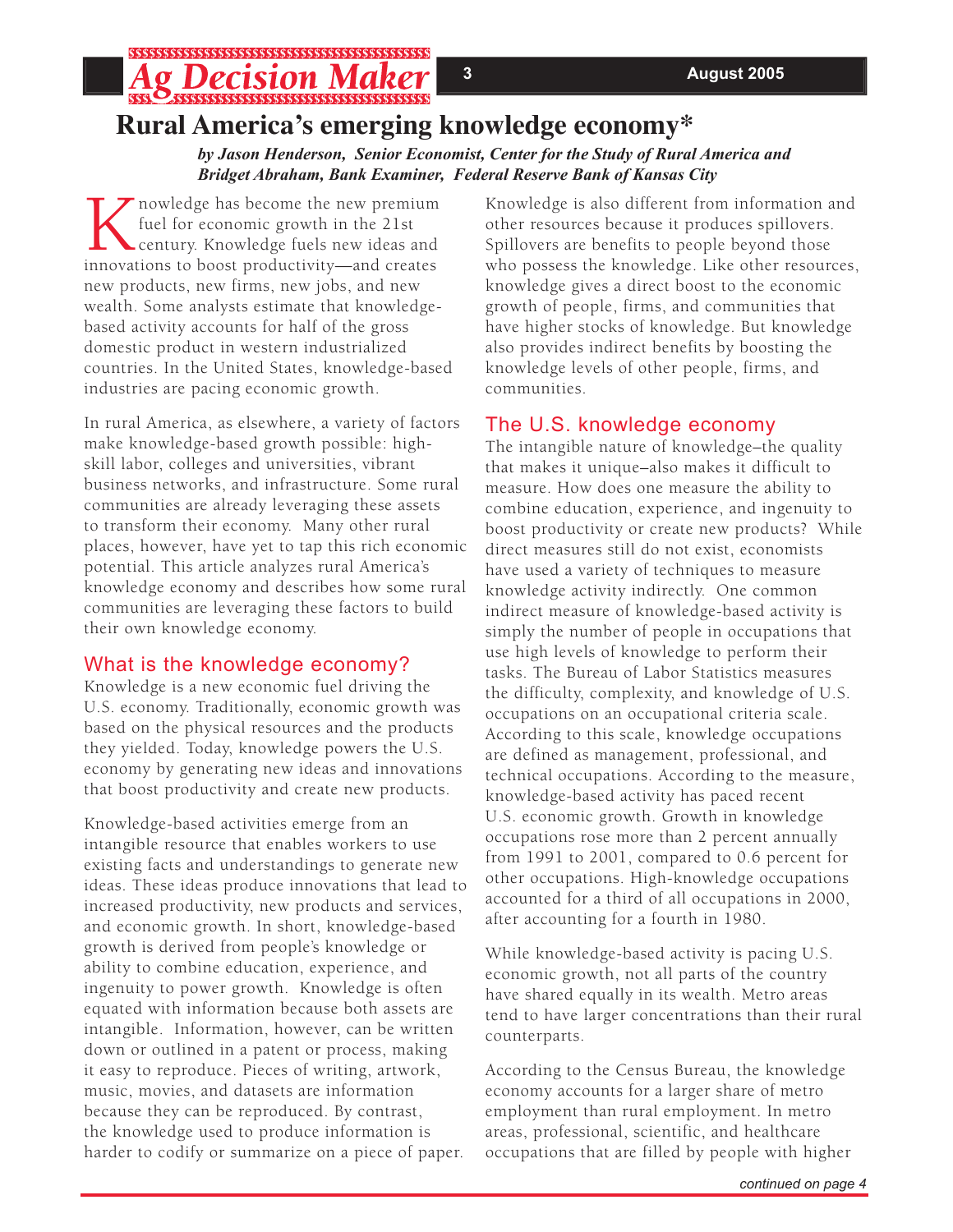# \$\$\$\$\$\$\$\$\$\$\$\$\$\$\$\$\$\$\$\$\$\$\$\$\$\$\$\$\$\$\$\$\$\$\$\$

*Rural America's emerging knowledge economy, continued from page 3*

education levels account for a larger share of employment than their rural counterparts. In 2000, these high-knowledge occupations accounted for 20.2 percent of employment in metro areas but only 14.8 percent of employment in rural areas (Table 1). Moreover, the educational attainment level of the workers in these occupations was much lower in rural than in metro areas. For example, 63.8 percent of the rural science occupations were filled by people with at least a bachelor's degree, compared to 69 percent of metro science occupations. The gap was even wider in healthcare occupations.

Despite trailing metro areas in capturing knowledge occupations, current rural job growth is being driven by high-skill industries often associated with the knowledge economy. In 2004, producer service industries—professional and business services, financial and information services—paced rural job growth as job rolls expanded almost 4 percent above the previous year. Producer service industries accounted for roughly 13 percent of all rural jobs and tended to employ a larger share of people with higher levels of education. In contrast, jobs in consumer services education, health care, and retail trade rose just 1.6 percent, with the strongest gains in the higher-skilled education and healthcare industries.

#### Strategies to build a rural knowledge economy

Some rural places have begun to tap the knowledge economy. Many factors influence the location of high-knowledge occupations, ranging from high-skill labor to the size and remoteness of rural communities.

Because a variety of factors seem critical to knowledge-based activity in rural places, rural leaders use a variety of strategies to strengthen their economies. Obviously, nurturing a highquality labor force is a major factor in building a knowledge economy. Knowledge-occupations require people with higher skill levels.

| Table 1: Rural and Metro Knowledge Occupations, 2000 |                        |                                     |                        |                                     |
|------------------------------------------------------|------------------------|-------------------------------------|------------------------|-------------------------------------|
|                                                      | Rural (Non-metro)      |                                     | Metro                  |                                     |
| <b>Worker Occupation Category</b>                    | Share in<br>occupation | % with at least a<br>college degree | Share in<br>occupation | % with at least a<br>college degree |
| Professional, Misc.                                  | 9.9                    | 73.1                                | 11.7                   | 74.6                                |
| Science, Engineering, and Computers                  | 2.2                    | 63.8                                | 5.2                    | 69.0                                |
| Healthcare Practitioner Professionals                | 2.7                    | 61.4                                | 3.3                    | 71.2                                |
| Total                                                | 14.8                   |                                     | 20.2                   |                                     |
| Management, Business, and Financial                  | 10.9                   | 32.5                                | 12.7                   | 49.6                                |
| Technicians                                          | 2.4                    | 16.3                                | 2.3                    | 23.2                                |
| Sales                                                | 10.1                   | 14.6                                | 11.5                   | 25.5                                |
| Protective                                           | 2.0                    | 14.3                                | 2.0                    | 20.7                                |
| Admin Support                                        | 13.7                   | 10.9                                | 16.5                   | 16.0                                |
| Total                                                | 28.3                   |                                     | 32.3                   |                                     |
| Service                                              | 13.2                   | 4.9                                 | 11.5                   | 7.7                                 |
| Installation, Maintenance, and Repair                | 5.9                    | 4.4                                 | 4.8                    | 6.3                                 |
| Construction and Mining                              | 5.5                    | 4.3                                 | 4.4                    | 5.3                                 |
| <b>Laborers</b>                                      | 5.7                    | 3.9                                 | 3.8                    | 4.5                                 |
| <b>Production Operative</b>                          | 10.7                   | 3.8                                 | 6.4                    | 6.6                                 |
| Transportation                                       | 5.0                    | 3.5                                 | 3.9                    | 5.6                                 |
| Total                                                | 32.8                   |                                     | 23.2                   |                                     |
|                                                      |                        |                                     |                        |                                     |

Source: U.S. Census Bureau, Housing and Household Economic Statistics Division, EEO Special Tabulation

*continued on page 5* Not surprisingly, places with larger concentrations of high-skill labor are more attractive to knowledge-based firms. Moreover, people with high-skill levels are more likely to generate new innovations and start knowledge-based firms. Rural counties with higher concentrations of high-skill labor were found to have higher concentrations of high-knowledge occupations. Tapping institutions of higher education will be crucial if rural communities are going to strengthen their knowledge economies. First, of course, a local educational institution provides the education for a high-skilled labor force. But perhaps just as important, colleges and universities also generate research and development that can lead to new commercial products, new firms, and new jobs. Colleges and universities are a primary generator and distributor of knowledge through their research, teaching, and outreach activities. Many of the economic opportunities emerging in the knowledge economy are being supported by rural institutions that are realigning themselves for the 21st century. Indeed, rural counties with a college or university had higher concentrations of high-knowledge occupations. Many colleges and universities have already brought knowledge to rural communities by educating people and transferring technology and knowledge to firms. Some are serving as catalysts for regional partnerships and business networks. Fort Lewis College in Durango, Colorado, was the catalyst to the success of the San Juan Forum in the Four Corners region of the Southwest. Others serve as a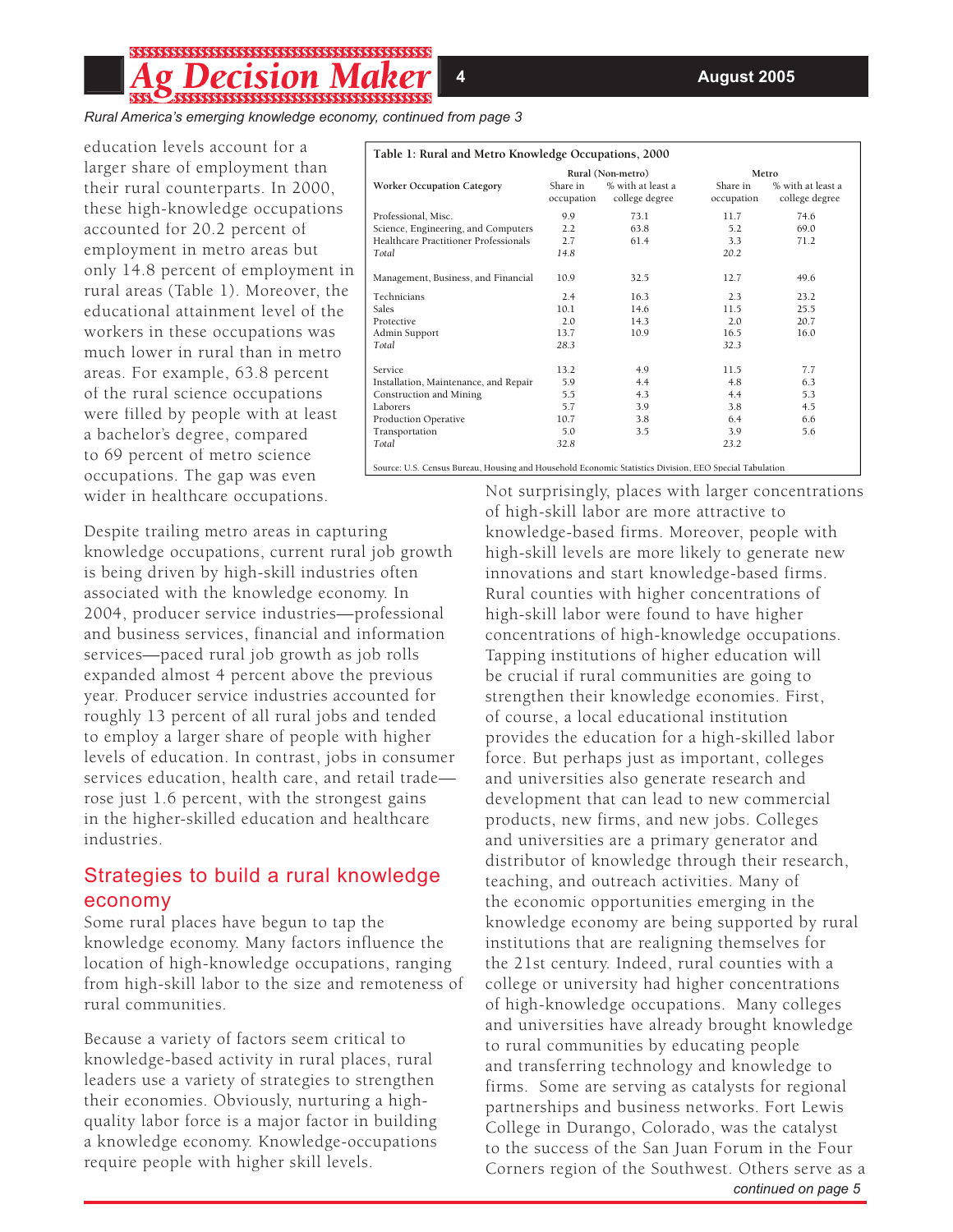# 55555555555555555555555555555555555555

*Rural America's emerging knowledge economy, continued from page 4*

broker of services. For example, Oklahoma State University-Okmulgee is helping manufacturers in northeast Oklahoma gain the capacity and certification for Defense Department contracts by helping firms reengineer and reproduce parts for the Defense Department. As a result, Oklahoma vendors have increased their share of contracts at Tinker Air Force Base in Oklahoma City from 3 percent in 1995 to 20 percent in 2002. Leveraging scenic amenities to attract knowledge workers can be a straightforward strategy to build a knowledge economy. Communities in scenic areas have an advantage in attracting knowledge workers by increasing quality-oflife amenities, which are becoming increasingly important in worker location choices. Research finds that scenic rural places have higher levels of economic, population, and income growth. Places with higher natural amenities were also found to have higher levels of high-tech industries, a subset of high-knowledge industries. In a USDA survey, over 70 percent of rural high-knowledge producer-service firm owners indicated that quality-of-life amenities were a major factor in location choice. Natural amenities, especially topography, also appear to have a strong relationship with the concentration of knowledge occupations. Building 21st century infrastructure may be necessary to support knowledge based activity in the future. Infrastructure, such as interstate highways, has traditionally influenced the location of economic activity. Knowledgebased activities, however, are less sensitive to traditional infrastructure. In fact, the share of high knowledge occupations in rural counties does not appear to be significantly related to the presence of an interstate. New forms of infrastructure, however, such as broadband access, may be critical.

Broadband allows knowledge workers to tap knowledge, information, and markets in other parts of the world. In 1999, only about 18,000 zip code areas had broadband access with only 3,023 areas served by more than three carriers. By 2003, access had reached more than 27,000 zip code areas with more than 13,000 areas served by more than three carriers. Because broadband has only recently begun to emerge in rural places, research identifying the contribution of broadband access to economic

growth is limited, and most success stories remain as anecdotes. One illuminating success story is from rural, western Maryland. To stimulate economic activity, Garrett County, Maryland, in cooperation with Garrett County Community College, helped supply high speed access to the region's businesses and individuals through the Garrett Rural Information Cooperative.<sup>1</sup> Many businesses have chosen to locate in Garrett County because of the telecommunications capabilities in the county. Currently, the co-op is working on an information incubator to house up to 20 start-up firms on the community college campus. Building partnerships to overcome size and remoteness may be the primary key to sustaining rural knowledge-based activity. Knowledge-based activity is associated with larger economies that provide more knowledge resources. The size of rural places is understandably an important factor in the rural knowledge economy. Rural places with larger economies offer more potential for personal and firm interactions. These interactions can reduce the search costs for businesses seeking knowledge and information in two ways. First, larger economies have more firms, allowing for easier communication and greater potential for knowledge spillovers. Clusters of firms in knowledge-rich locations foster more innovations among firms. Of course, knowledge breeds knowledge. Rural counties in regions with an established cluster of knowledge activity had higher concentrations of knowledge occupations. Second, larger and more diverse economies result in larger knowledge pools that improve knowledge transfer and reduce the cost of knowledge acquisition. In general, the size of rural places limits the interactions needed for the sharing of knowledge. However, rural communities with larger and more diverse economies should provide larger pools of knowledge and be more supportive of knowledge based activity. In fact, rural counties with a town of greater than 10,000 people have a higher share of knowledge occupations than other counties. Even if the county did not contain a large town, the share of high knowledge occupations was higher in counties with higher population densities. The remoteness of rural places is often thought to limit the ability of rural people to obtain knowledge that exists in other communities. Rural businesses in remote locations must